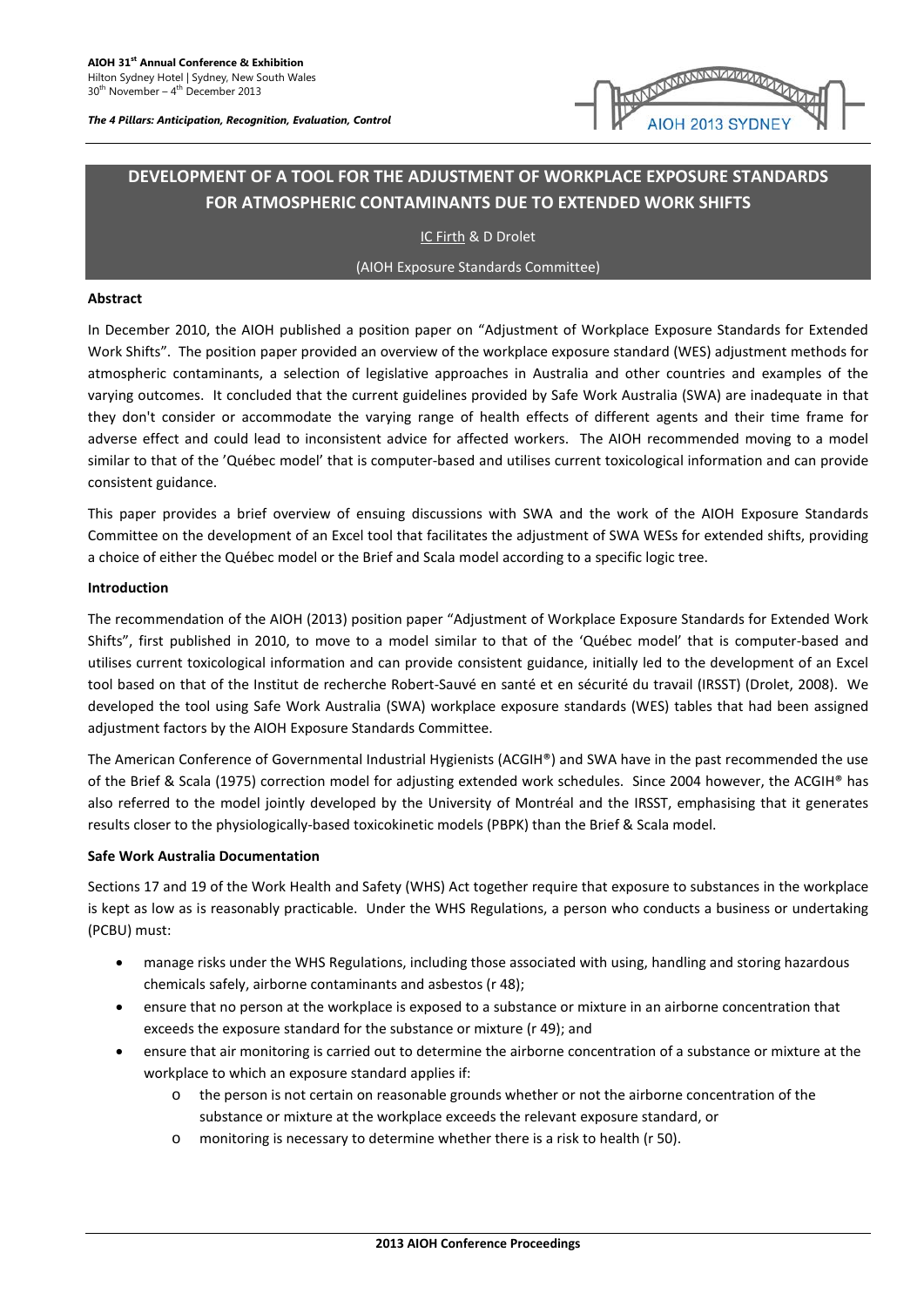**JOH 2013 SYDNE** 

Safe Work Australia has produced the document "Workplace Exposure Standards for Airborne Contaminants" (SWA, 2013b), containing a list of workplace exposure standards (WES) for airborne contaminants and how to meet PCBU duties under the WHS Act and the WHS Regulations. It is a supplement to the Hazardous Substances Information System (HSIS; SWA, 2013a), which is available on the SWA website.

SWA has also produced the document "Guidance on the interpretation of workplace exposure standards for airborne contaminants" (SWA, 2013c), which provides more detailed information about the application of exposure standards.

A WES, the airborne concentration of a particular substance or mixture that must not be exceeded, can be a:

- 8-hour time-weighted average (TWA);
- peak limitation (similar to a ceiling value); and / or
- short term exposure limit (STEL).

SWA (2013b) clearly states that "Where workers have a working day longer than eight hours or work more than 40 hours a week, the person conducting the business or undertaking must determine whether the TWA exposure standard needs to be adjusted to compensate for the greater exposure during the longer work shift, and decreased recovery time between shifts.

Peak limitation or Short Term Exposure Limit exposure standards must not be adjusted. 8-Hour TWA exposure standards must not be adjusted (increased) for shorter work shifts."

SWA (2013c) currently mentions several different methods for adjusting WES, but recommends use of the Brief & Scala method for its simplicity of use and conservatism. However, there is currently a recommendation to update the "Guidance on the interpretation of workplace exposure standards for airborne contaminants" document such that it recommends use of either the Québec or the Brief & Scala models, supported by an on-line / computer-based tool, the Australianised Québec model.

## **Québec Model**

This model is based on the following guiding principle "…ensuring an equivalent degree of protection to workers with a conventional schedule of 8 hours a day, 5 days a week, and to workers with unusual work schedules" and using the logic of the Occupational Safety and Health Administration (OSHA) (Paustenbach, 1994); the OSHA model. IRSST and University of Montréal toxicologists proposed adjustment categories (Table 1) for each of the substances found in Schedule I of the Quebec Regulation respecting occupational health and safety (ROHS), as well as a method for calculating adjustment factors supported by toxicokinetic modeling. This group of experts also defined the conditions and limitations of application of the adjustment procedure (Drolet, 2008).

**Table 1**: List of adjustment categories for the Quebec model (as also proposed by OSHA)

| Adj                     | <b>Adjustment classification</b>                                                                                                                         | <b>Type of adjustment</b>                                      |
|-------------------------|----------------------------------------------------------------------------------------------------------------------------------------------------------|----------------------------------------------------------------|
| <b>1A</b>               | Substances regulated by a ceiling value                                                                                                                  |                                                                |
| 1B                      | Irritating or malodorous substances                                                                                                                      | No adjustment                                                  |
| 1C                      | Simple asphyxiants, substances presenting a safety risk or a very<br>low health risk, whose half-life is less than 4 hours. Technological<br>limitations |                                                                |
| $\overline{2}$          | Substances that produce effects following short-term exposure                                                                                            | Daily adjustment                                               |
| $\overline{\mathbf{3}}$ | Substances that produce effects following <i>long-term</i> exposure                                                                                      | <b>Weekly</b> adjustment                                       |
| 4                       | Substances that produce effects following short- or long-term<br>exposure                                                                                | Daily or weekly adjustment the<br>most conservative of the two |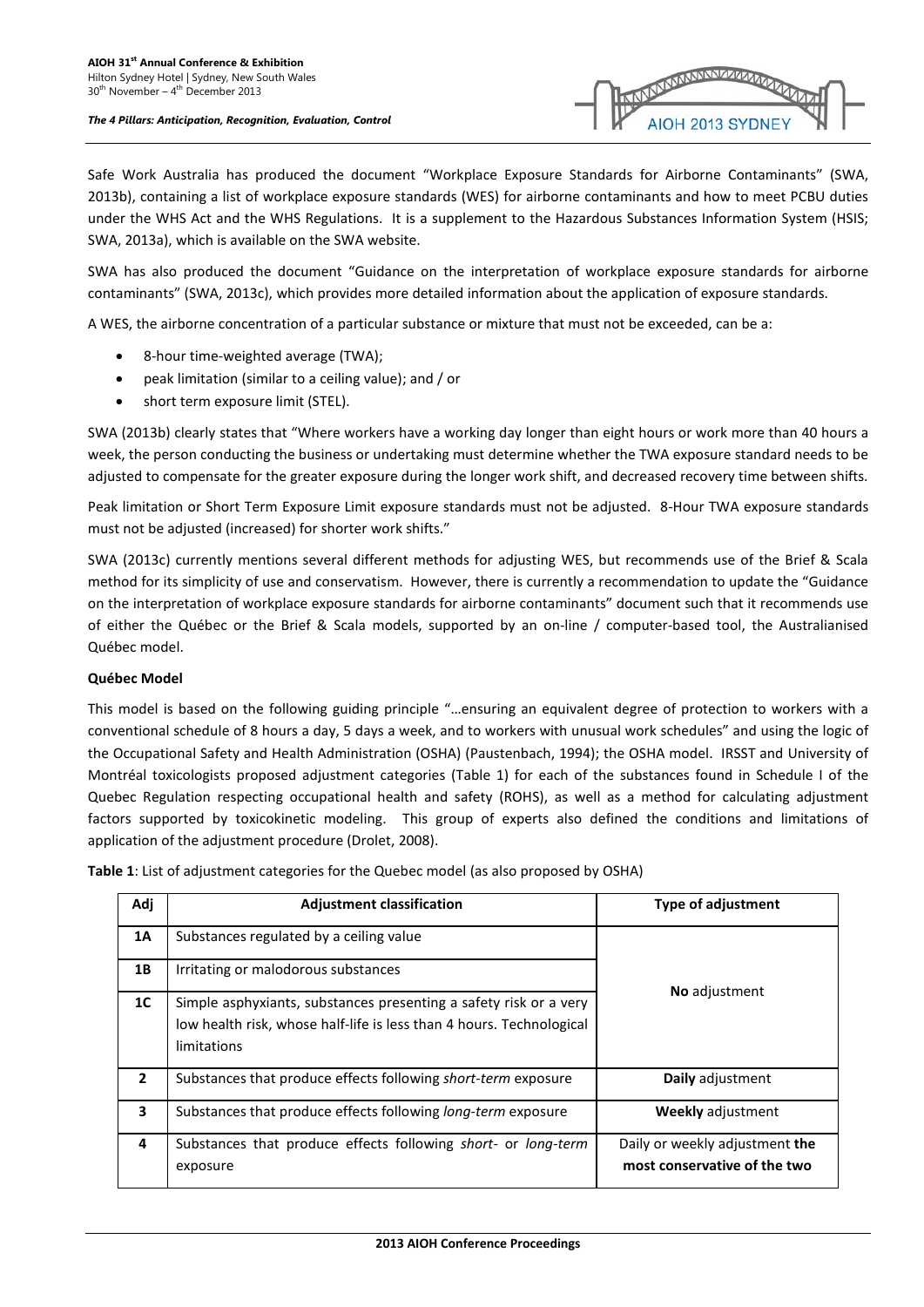**JOH 2013 SYDNE** 

In the case of **Category 1** substances, the time-weighted average exposure standard (TWAES) does not have to be adjusted, regardless of the type of work schedule. Values for short term exposure limits (STELs) and ceiling or peak limits are not subject to the adjustment principle; only the TWAESs are subject to the adjustment principle. For substances belonging to the other categories, the TWAES is adjusted by applying one of the following equations:

Fa = 8/Hd **Category 2** substances, requiring a *daily* adjustment, Fa = 40/Hwk **Category 3** substances, requiring a *weekly* adjustment,

Where:  $F_a$  = adjustment factor

 $H_d$  = exposure duration in hours per shift

Hwk = average duration of work shifts per week *based on a repetitive work cycle*.

In the case of **Category 4** substances, the F<sub>a</sub> must be calculated for each of the two equations for Categories 2 and 3, and the lowest  $F_a$  must be applied. It should be noted that the above-mentioned computer-based tool automatically calculates the adjusted average exposure value (AAEV) from the most conservative Fa.

The TWAES adjustment process applies only to nominal schedules with shifts of no less than 4 hours and no more than 16 hours and in no case can the AAEV be greater than the TWAES. It should also be noted that OEL adjustment is based on the toxicological knowledge available in the scientific and technical literature.

The IRSST guidance document (Drolet, 2008) should be referred to for relevant definitions and other documentation of the Québec model.

## **Australian Workplace Exposure Standards**

<span id="page-2-0"></span>**.** 

There are currently 673 WES for a range of substances (and mixtures) in the document "Workplace Exposure Standards for Airborne Contaminants" (SWA, 2013b) and in the HSIS (SWA, 2013a). The great majority of these were adopted from the ACGIH®, updated to reflect the values published by the ACGIH® in 1994. Between 1998 and 2005, eighty WES reviews were undertaken. The vast majority of these involved the adoption of British Health and Safety Executive (HSE) exposure standards or the National Industrial Chemical Notification and Assessment Scheme (NICNAS) Priority Existing Chemical (PEC) Report recommendations. The last update of the WESs was in August 2005, when 31 substances were amended using the fourth batch of Source A updates adopted from the British HSE and the first batch of Source A updates adopted from the NICNAS PEC report recommendations (SWA, 2013a).

There are a number of WESs that are higher than the exposure standards for other countries (eg. the arsenic and 1,3 butadiene WESs are five times higher than their respective TLV®), as well as a number that are lower (eg. the chloroform WES is five times lower than the TLV®), and there are many international exposure standards not represented in the WESs. There are also some WESs that are not represented in Schedule I of the Québec Regulations, that were compared with for determination of an appropriate adjustment category (AC).

A key point to note then is that a number of the Australian WESs have not been reviewed for a number of years, hence may not reflect the most recent research on health effects due to exposures in the workplace. In assigning an appropriate AC to each of the Australian WESs, there was no intent to also update the WES<sup>1</sup> itself.Current documentation was reviewed in order to assign the most appropriate AC with regard to health effects, as detailed in the next section.

 $1$ The AIOH Exposure Standards committee has been developing position papers on key substances (eg. asbestos, lead, diesel particulate matter, respirable crystalline silica, man-made vitreous fibres, etc) for the purpose of updating documentation relevant to known health effects due to workplace exposure and recommending occupational exposure limits. The committee is also engaging with SWA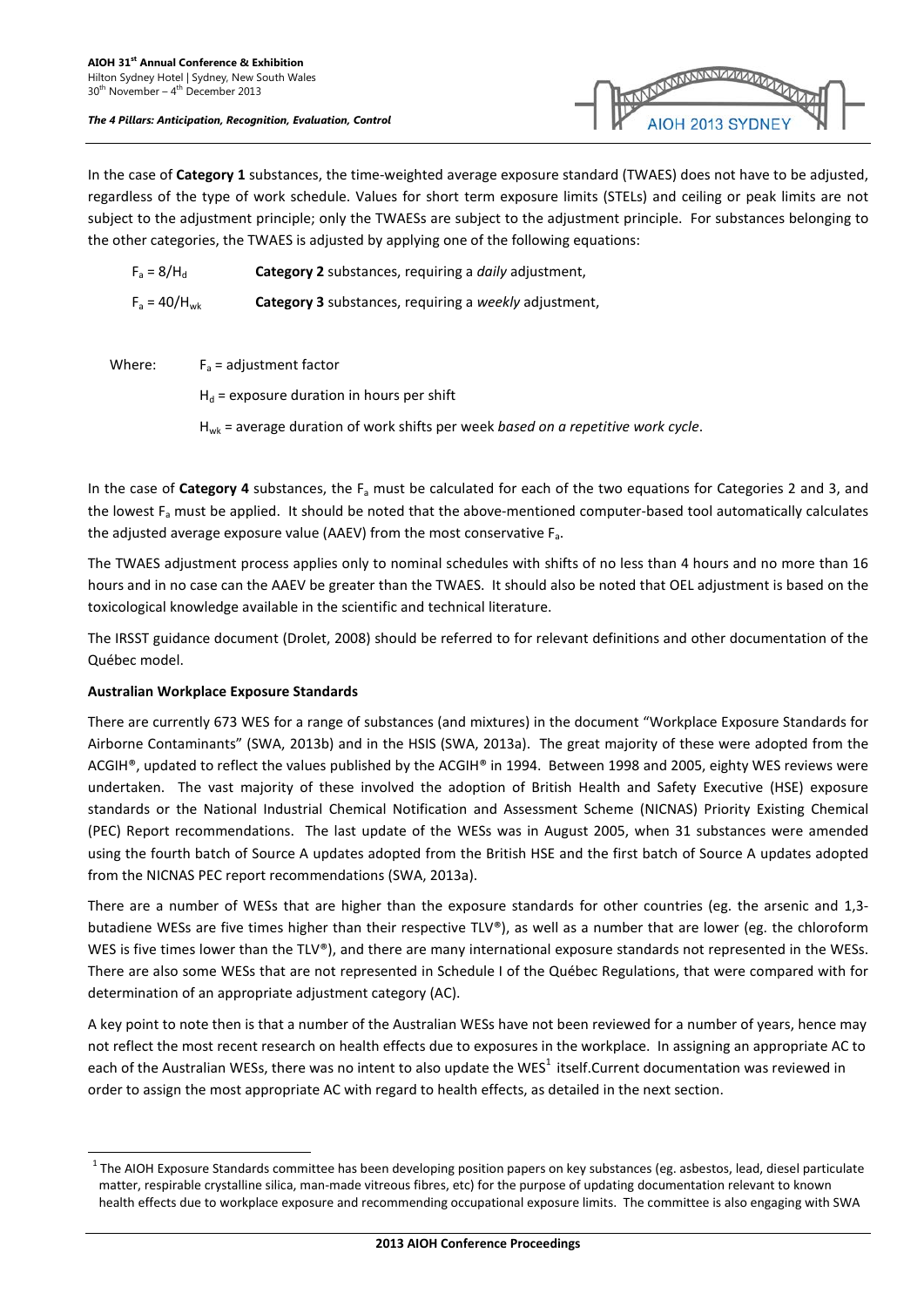

#### **The Australianised Québec Model**

1

The starting point for developing the Australianised Québec model was to take the assigned adjustment category (AC) for each of the substances in Schedule I of the Québec Regulation (Drolet, 2008) and match these to corresponding substances in the list of Australian WESs from "Workplace Exposure Standards for Airborne Contaminants" (SWA, 2013b). This was thought to be the best approach as this was the most recent such assignment of ACs. Where there was no matching substance, end point health effects and toxicology were used to derive the adjustment category assignment.

Once ACs were thus assigned, the following processes were undertaken to determine the need for modification of the "Québec model" IRSST ACs:

- A. WESs with a peak limitation (43 substances) were identified and assigned an AC = 1A. Not all ROHS listed substances with a peak limitation (ceiling limit) had a corresponding WES with such a limit, and *vice versa*.
- B. WESs with a carcinogen designation (Carc. 1A known to have carcinogenic potential for humans; and Carc. 1B presumed to have carcinogenic potential for humans) were identified and assigned an AC = 3 or 4, except for LPG, which retained its AC = 1C. A Carc.2 (suspected human carcinogen) designation did not usually elicit a change to the existing AC.
- C. WESs with a sensitiser designation were identified and assigned an AC = 2, 3 or 4, except for Benzoyl peroxide, which retained its AC = 1B.
- D. Selected WESs were reviewed by the Exposure Standards committee members and adjusted if the more recent documented health effects (ACGIH, 2011 & 2013) suggested a different AC.

Recent ACGIH® documentation (ACGIH, 2011), and health effects as listed in the 2013 ACGIH® TLV booklet (ACGIH, 2013), were used to help validate proposed AC changes to those published by the IRSST (Drolet, 2008). Another list of assigned ACs based on the OSHA model, developed from the "Desktop Guide to Adjusting TLVs", which was based on a review of the Documentation for the chemicals in the 6<sup>th</sup> Edition of *Documentation of the Threshold Limit Values and Biological Exposure Indices* published by the ACGIH® (Wylie, 2008), was also used to help validate any proposed changes.

There were a number of substances where the ACGIH TLV® and the WES were so disparate, largely due to the WES being old, that it was difficult to discern whether the TLV® gave useful information on the sentinel effect used for developing the WES. In addition, the 'TLV basis' in the booklet (ACGIH, 2013) did not always accurately reflect the documentation detail (ACGIH, 2011).

For several substances it was difficult to understand the conclusions drawn from the documentation. For a number of substances, there was limited documentation, often based solely on animal studies (eg. the various pesticides). As an example cyclohexene, with an AC = 1B, has a TLV® of 300 ppm based on upper respiratory tract (URT) and eye irritation. The introductory paragraph reads: "A TLV–TWA® of 300 ppm (1010 mg/m<sup>3</sup>) is recommended for occupational exposure to cyclohexene, in part by analogy with cyclohexane (see TLV® Documentation for Cyclohexane). This value is intended to minimize the potential for eye and mucous membrane irritation, based on limited data." The cyclohexane TLV® documentation barely mentions irritation and at least two of the half dozen or so times that irritation is mentioned make the point that it does NOT happen at levels of interest. In these cases professional opinion was used to decide the AC.

Those WESs with an AC that is different to those published by the IRSST (Drolet, 2008) are listed in appendix 1. In addition, a working sheet that documents AC decisions is maintained in an Excel spreadsheet kept by the AIOH Exposure Standards committee.

in their review of the workplace exposure standards regulatory framework, which will include the process for setting and reviewing WESs.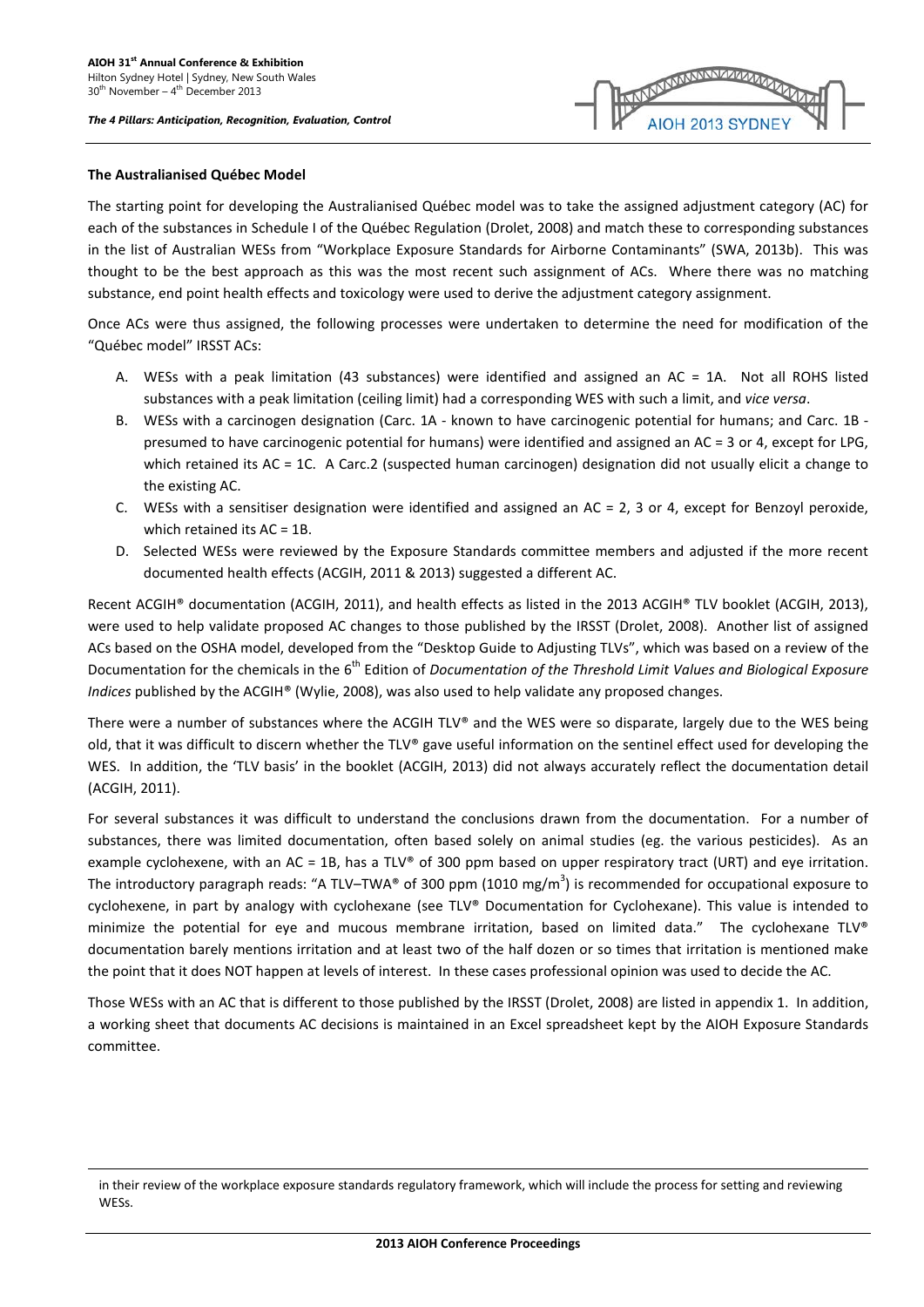## **Brief and Scala Model**

Brief & Scala (1975) proposed a "simple system" for adjusting the TLVs® for "novel work schedules". A reduction factor (adjustment factor -  $F_a$ ) for reducing the TLV® for a novel work schedule is to be calculated using the following equation:

Daily adjustment:  $F_a = (8 / H_d) \times (24 - H_d / 16)$ 

They suggest that the  $F_a$  value should be applied to:

- TLVs® expressed as a TWAES with respect to the mean and permissible excursion; and
- TLVs® that have a ceiling (peak) value, except where the peak limitation is based solely on sensory irritation. They suggest that in this case the irritation response threshold is not likely to be altered downward by an increase in number of hours worked and modification of the TLV® is not needed.

They then state that the  $F_a$  value should be applied to TLVs® that are based on systemic effect (acute or chronic). Acute effects are viewed as falling into two categories: (a) rapid with immediate onset and (b) manifest with time during a single exposure. They suggest that "the former are guarded by the C notation and the latter are presumed time and concentration dependent and hence, are amenable to the modifications proposed." STELs are not mentioned, but are presumed to be thus included in the adjustment process.

The number of days worked per week is not considered, except in the special case of a 7-day workweek. In this case the  $F_a$ value is calculated as follows:

Weekly adjustment:  $F_a = (40 / H_{wk}) \times (168 - H_{wk} / 128)$ 

The Exposure Standards committee decided to only apply an adjustment factor to OELs for those substances that have a long-term chronic effect, in alignment with good occupational hygiene practice (Paustenbach, 1994) and SWA suggested practice. That is, no adjustment was made to peak and STEL values.

#### **The AIOH / SWA TWAES Adjustment Tool**

The Exposure Standards committee re-developed the Excel spreadsheet tool, which incorporated the Australianised Québec model, to include the Brief and Scale model as a choice of TWAES adjustment method. The structure of the AIOH / SWA tool is presented in figure 1 and a schematic depicting the decision logic (logic tree) embedded in the Excel tool for adjusting TWAESs is presented in figure 2. A screenshot of pages within the tool are presented in figures 3 and 4.

The tool has had many steps in its evolution and is likely to continue to evolve as we refine it and as the WESs are updated. The Exposure Standards committee will maintain a watching brief on the updating of the WESs so as to ensure that the ACs reflect the relevant known health effects.

It should be noted that OEL adjustment is based on the toxicological knowledge available in the scientific and technical literature. However, the limits of our knowledge have to be recognized regarding dose-response relationships applicable to humans, dose-absorption kinetics relating to saturation of defence mechanisms, animal-human extrapolation of toxicological data, the distribution of contaminants and their metabolites at the point of action of target organs, etc. Use of these models assumes a good knowledge of the work environment and application by a competent person.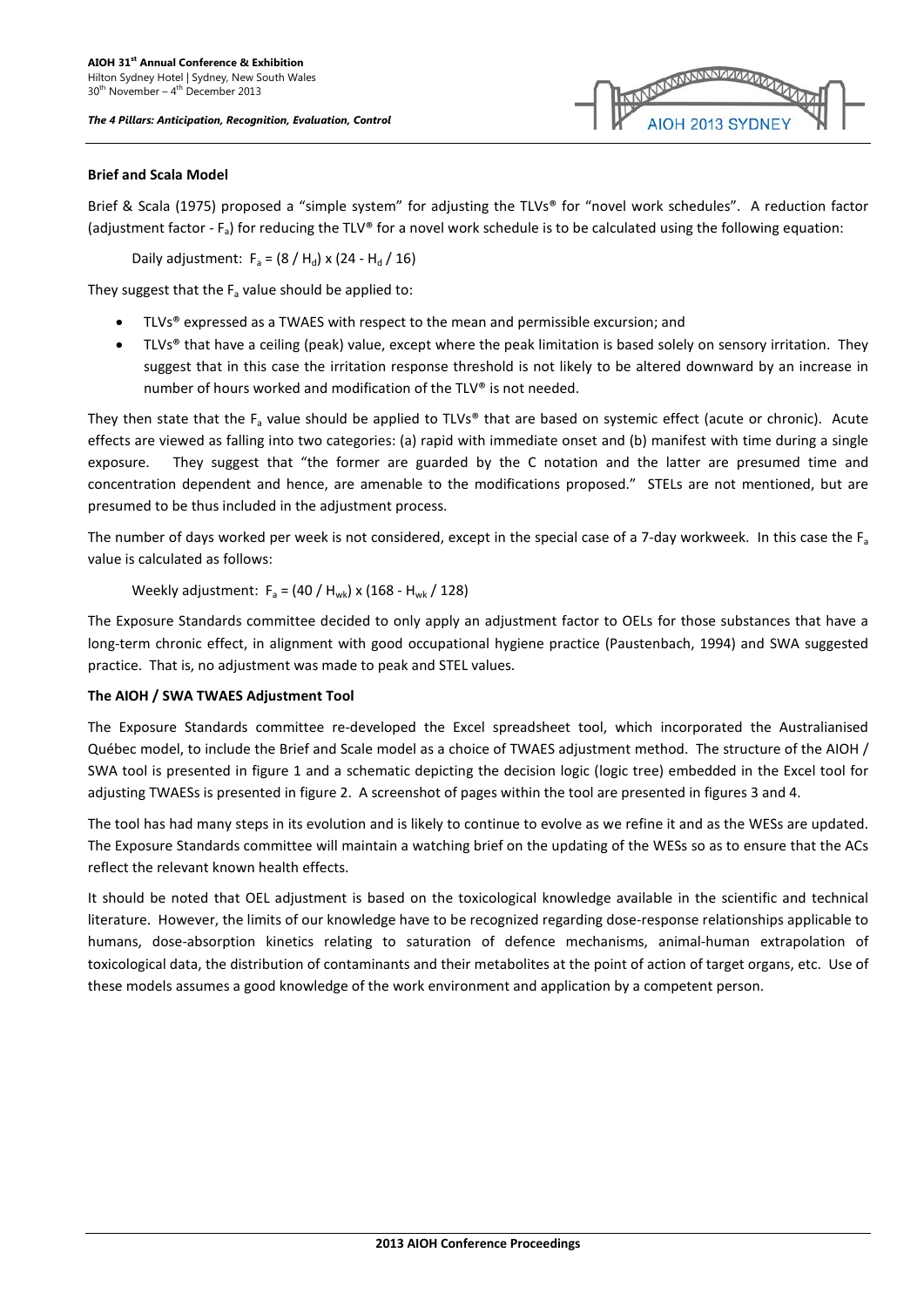

## **Figure 1:** Structure of AIOH / SWA tool

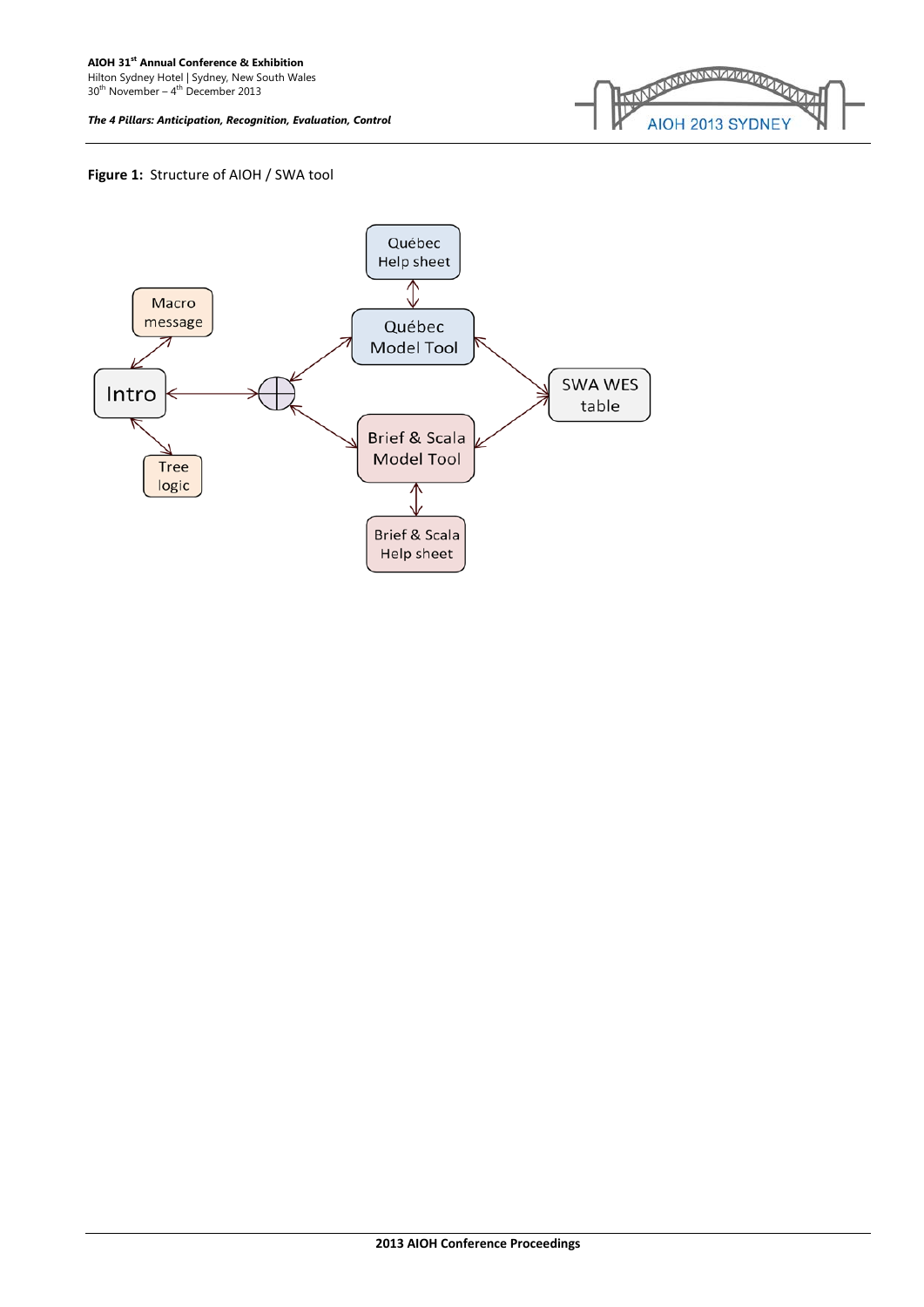Hilton Sydney Hotel | Sydney, New South Wales  $30<sup>th</sup>$  November – 4<sup>th</sup> December 2013

*The 4 Pillars: Anticipation, Recognition, Evaluation, Control*



**Figure 2: OEL adjustment process (logic tree) for unusual work schedules**

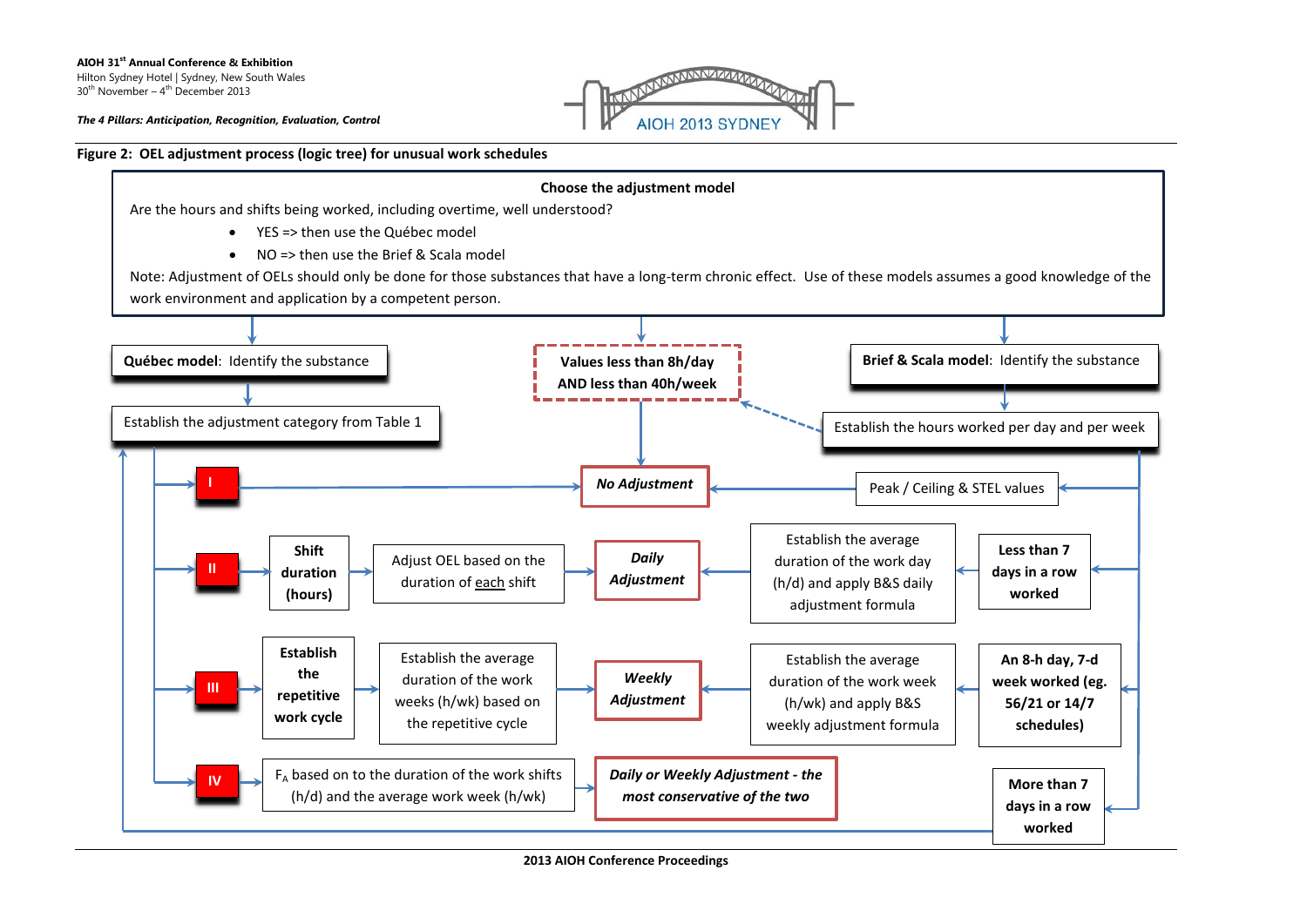TANARA MANARASKANARA AIOH 2013 SYDNEY

**Figure 3:** Introductory page to the AIOH / SWA tool

| <b>Adjustment of Safe Work Australia's TWA</b><br><b>Workplace Exposure Limits for Extended Work Shifts</b>                                                                                                                                                                                                  | safe work australia                                                                                                                                                                                                                                                               |
|--------------------------------------------------------------------------------------------------------------------------------------------------------------------------------------------------------------------------------------------------------------------------------------------------------------|-----------------------------------------------------------------------------------------------------------------------------------------------------------------------------------------------------------------------------------------------------------------------------------|
| This software application allows the calculation of<br>the adjusted workplace exposure standard (WES)<br>for an unusual or extended work shift.<br>Correction equations are based on either<br>the Brief & Scala or the OSHA models,<br>Logic<br>as detailed in the embedded<br>tree<br>documents opposite." | Workplace Exposure Standards<br>for Airborne Contaminants, April 2013<br>Adjustment of workplace exposure standards for<br>extended work shifts, AIOH Position Paper, Dec. 2010<br>A Guide to the Adjustment of Permissible Exposure<br>Values (PEVs) for Unusual Work Schedules. |
| Important!<br>Activate macros when opening this file                                                                                                                                                                                                                                                         | Are the hours and shifts being<br>worked, including overtime,<br><b>O</b> Yes<br>() No<br>well understood?                                                                                                                                                                        |
| 1920x1080<br>Version 0,99 : August 2013                                                                                                                                                                                                                                                                      | More than 7 days in<br>a row worked?                                                                                                                                                                                                                                              |

**Figure 4:** Working pages to the AIOH / SWA tool

| safe work australia                               | <b>Adjusted TWA calculation</b><br>Québec model |  |                   |                           |  |  |  |  |
|---------------------------------------------------|-------------------------------------------------|--|-------------------|---------------------------|--|--|--|--|
| $\bullet$<br><b>SWA WES list</b><br><b>C.A.S.</b> | Pheny lhy drazine                               |  |                   |                           |  |  |  |  |
| $\boldsymbol{c}$<br><b>Daily schedule</b>         | 10                                              |  | Adjustment code   | Δ.                        |  |  |  |  |
| Week schedule                                     | 45                                              |  | Adjustment factor | 0.80                      |  |  |  |  |
| ❸<br><b>Adj-TWA</b><br><b>TWA</b>                 |                                                 |  |                   |                           |  |  |  |  |
|                                                   | $0.1$ ppm                                       |  |                   | $0.08$ ppm                |  |  |  |  |
|                                                   | 0.44 mg/m <sup>3</sup>                          |  |                   | $0.352$ mg/m <sup>3</sup> |  |  |  |  |
|                                                   |                                                 |  |                   |                           |  |  |  |  |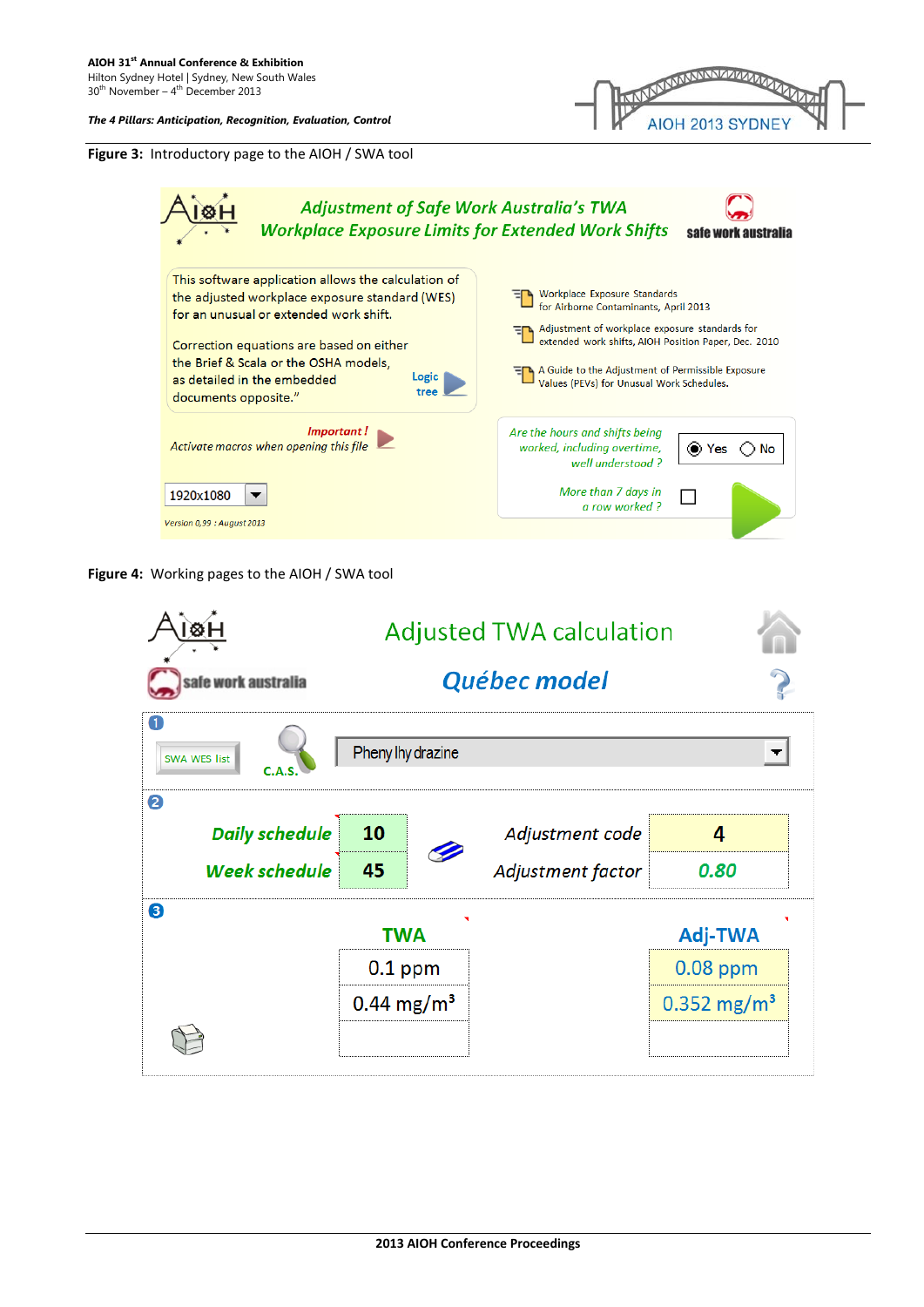

## **Concluding Comments**

The AIOH Exposure Standards Committee considers that this Excel-based tool will provide an appropriate and accessible methodology to adjust exposure standards for extended work shifts. Its use should therefore provide more consistent and informed advice for affected workers. The tool is feely available on the AIOH web site, however we recommend that the workplace monitoring strategy should at least have been reviewed by appropriately qualified and experienced persons (eg. a certified occupational hygienist).

The Committee also regards updating of the WESs to be of vital importance for protecting the health of the Australian workforce. We look forward to participating further with SWA in their updating.

## **References**

ACGIH (2011). *2011 TLVs® and BEIs® Threshold Limit Values for Chemical Substances and Physical Agents and Biological Exposure Indices with 7th Edition Documentation.* American Conference of Governmental Industrial Hygienists, Cincinnati.

ACGIH (2013). *2013 TLVs® and BEIs®*. American Conference of Governmental Industrial Hygienists, Cincinnati.

AIOH (2013). Adjustment of Workplace Exposure Standards for Extended Work Shifts; revision 1. Australian Institute of Occupational Hygienists (AIOH), Melbourne - <http://www.aioh.org.au/research.aspx>(viewed 12 August, 2013).

Brief, RS & Scala, RA (1975). Occupational Exposure Limits for Novel Work Schedules. *Am Ind Hyg Assoc J, 36(6)*; 467-469.

Drolet, D (2008). *Technical Guide T-22: Guide for the Adjustment of Permissible Exposure Values (PEVs) for Unusual Work Schedules*. 3rd Edition. IRRST, Montreal - [http://www.irsst.qc.ca/en/-irsst-publication-guide-for-the-adjustment-of](http://www.irsst.qc.ca/en/-irsst-publication-guide-for-the-adjustment-of-permissible-exposure-values-pevs-for-unusual-work-schedules-3rd-edition-revised-and-updated-t-22.html)[permissible-exposure-values-pevs-for-unusual-work-schedules-3rd-edition-revised-and-updated-t-22.html](http://www.irsst.qc.ca/en/-irsst-publication-guide-for-the-adjustment-of-permissible-exposure-values-pevs-for-unusual-work-schedules-3rd-edition-revised-and-updated-t-22.html) (viewed 8 July, 2013).

Paustenbach, DJ (1994). Occupational Exposure Limits, Pharmacokinetics and Unusual Work Schedule. In Patty's Industrial Hygiene and Toxicology, 3rd Edition, Vol 3, Part A, Edited by RL Harris, LJ Cralley and LV Cralley, 191-348.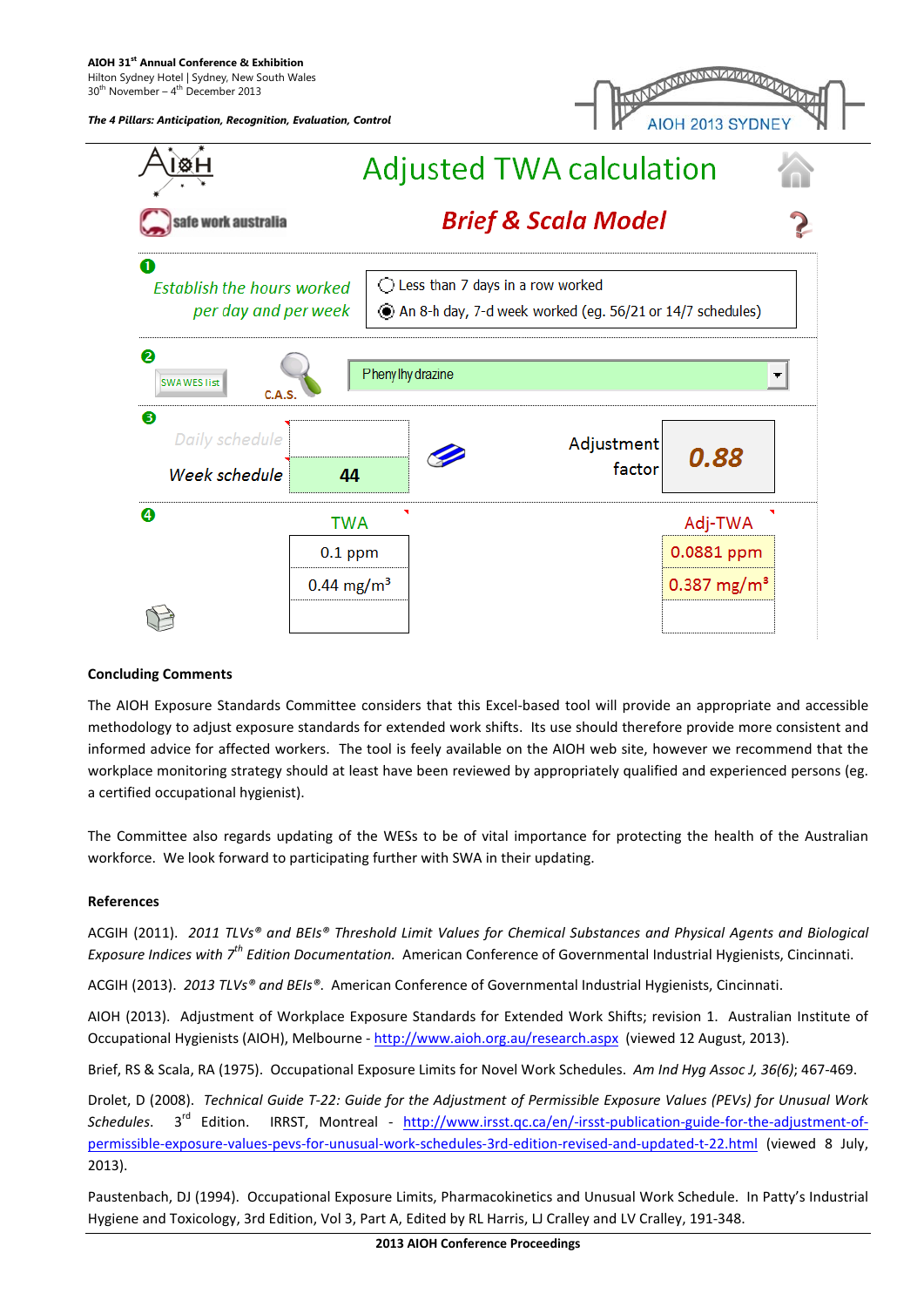AIOH 2013 SYDNEY

Safe Work Australia (2013a). Hazardous Substances Information System (HSIS). Canberra. <http://hsis.safeworkaustralia.gov.au/> (accessed July 8, 2013)

Safe Work Australia (2013b). Workplace Exposure Standards for Airborne Contaminants. Canberra. July 2013. <http://www.safeworkaustralia.gov.au/sites/swa/about/publications/pages/workplace-exposure-standards> (accessed July 9, 2013)

Safe Work Australia (2013c). Guidance on the interpretation of workplace exposure standards. Canberra. April 2013. [http://www.safeworkaustralia.gov.au/sites/SWA/about/Publications/Documents/771/Guidance-interpretation-workplace](http://www.safeworkaustralia.gov.au/sites/SWA/about/Publications/Documents/771/Guidance-interpretation-workplace-exposure-standards.pdf)[exposure-standards.pdf](http://www.safeworkaustralia.gov.au/sites/SWA/about/Publications/Documents/771/Guidance-interpretation-workplace-exposure-standards.pdf) (accessed May 30, 2013)

Wylie, D (2008). Adjustment of TLVs® for Unusual Work Hours. AIHce PDC.

## **Acknowledgements**

The authors acknowledge the continuing voluntary efforts of the members of the AIOH Exposure Standards committee (Ron Capil, Ross Di Corleto, Rob Golec, Kevin Hedges, Alan Rogers, Charles Steer and Tim White) for their diligent input to reviews of the WES ACs, as well as the development and review of draft position papers, and review of SWA as well as State legislative hazardous substances documents. The committee also especially thanks Daniel Drolet for his voluntary prodigious efforts in re-developing the computer-based AIOH / SWA tool.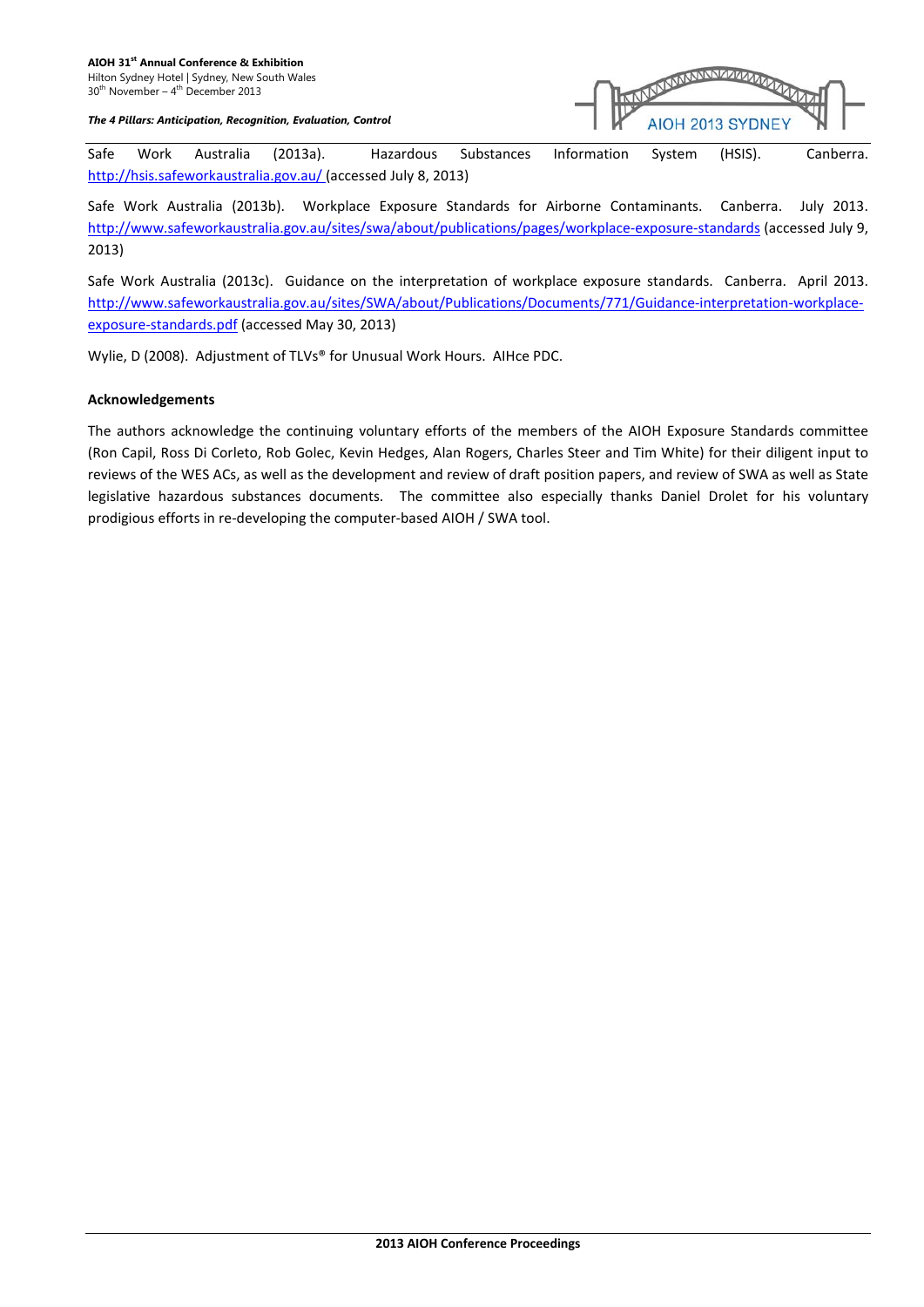Hilton Sydney Hotel | Sydney, New South Wales<br>30<sup>th</sup> November – 4<sup>th</sup> December 2013

**LANDANANANANANANA** AIOH 2013 SYDNEY

*The 4 Pillars: Anticipation, Recognition, Evaluation, Control*

## **Appendix 1: Substances for which the WES adjustment (Adj) category was changed from the IRSST one.**

| <b>Substance</b>                    | CAS No.       | <b>IRSST</b><br>Adj | <b>AIOH</b><br>Adj | <b>Health Effect</b>                                                      | <b>Decision</b><br>Reason |
|-------------------------------------|---------------|---------------------|--------------------|---------------------------------------------------------------------------|---------------------------|
| Acetaldehyde                        | 75-07-0       | 1A                  | 1B                 | Eye & upper respiratory tract (URT) irritation                            | A                         |
| Acetic anhydride                    | 108-24-7      | 1B                  | 1A                 | Eye & URT irr (plus burns)                                                | Α                         |
| Acrylic acid                        | 79-10-7       | 1B                  | 4                  | URT & eye irr; pulmonary function effect; skin notation                   | D                         |
| Acrylonitrile (Vinyl cyanide)       | 107-13-1      | 3                   | 4                  | CNS impairment; LRT irr; skin & sensitiser notation; Carc. 1B             | <b>B, C &amp; D</b>       |
| Allyl alcohol                       | 107-18-6      | 1B                  | $\overline{2}$     | Eye & URT irr; skin notation                                              | D                         |
| Allyl chloride (3-Chloro-1-propene) | 107-05-1      | 3                   | 4                  | Eye & URT irr; liver & kidney damage; Carc. 2                             | D                         |
| Allyl glycidyl ether (AGE)          | 106-92-3      | 1B                  | 4                  | URT irr; dermatitis; eye & skin irr; skin & sensitiser notation; Carc. 2  | C & D                     |
| Aniline & homologues                | 62-53-3       | 1 <sup>C</sup>      | 4                  | MeHb-emia; skin & sensitiser notation; Carc. 2                            | C&D                       |
| Anisidine (o-, p- isomers)          | 29191-52-4    | $\overline{2}$      | 4                  | MeHb-emia; skin notation; Carc. 1B                                        | B                         |
| Benomyl (Benlate)                   | 17804-35-2    | 1 <sup>C</sup>      | 4                  | URT irr; male repro & testicular damage; embryo/foetal damage; sensitiser | C&D                       |
| Biphenyl (Diphenyl)                 | $92 - 52 - 4$ | 1B                  | 3                  | Pulmonary function                                                        | D                         |
| Bitumen fumes (Asphalt)             | 8052-42-4     | 3                   | 4                  | Eye & URT irr                                                             | D                         |
| 2-Butoxyethanol                     | 111-76-2      | 3                   | 1B                 | Eye & URT irr (sk notation no longer recommended by ACGIH®)               | D                         |
| n-Butyl acrylate (Acrylic acid)     | 141-32-2      | 1B                  | 4                  | Skin, eye & URT irr; sensitiser                                           | C                         |
| Captafol (Difolatan)                | 2425-06-1     | 3                   | 4                  | Skin irr & dermatitis; skin & sensitiser notation; Carc. 1B               | <b>B, C &amp; D</b>       |
| Captan                              | 133-06-2      | 3                   | 4                  | Skin irr; skin & sensitiser notation; Carc. 2                             | C&D                       |
| Chlorine                            | 7782-50-5     | 1C                  | 1B                 | URT & eye irr                                                             | D                         |
| Copper, dusts & mists (as Cu)       | 7440-50-8     | 1B                  | $\overline{2}$     | Irr; GI; (metal fume fever)                                               | D                         |
| Cyanamide                           | 420-04-2      | 1B                  | 4                  | Skin & eye irr; sensitiser                                                | C                         |
| Cyclohexane                         | 110-82-7      | 1B                  | $\overline{2}$     | CNS impairment                                                            | D                         |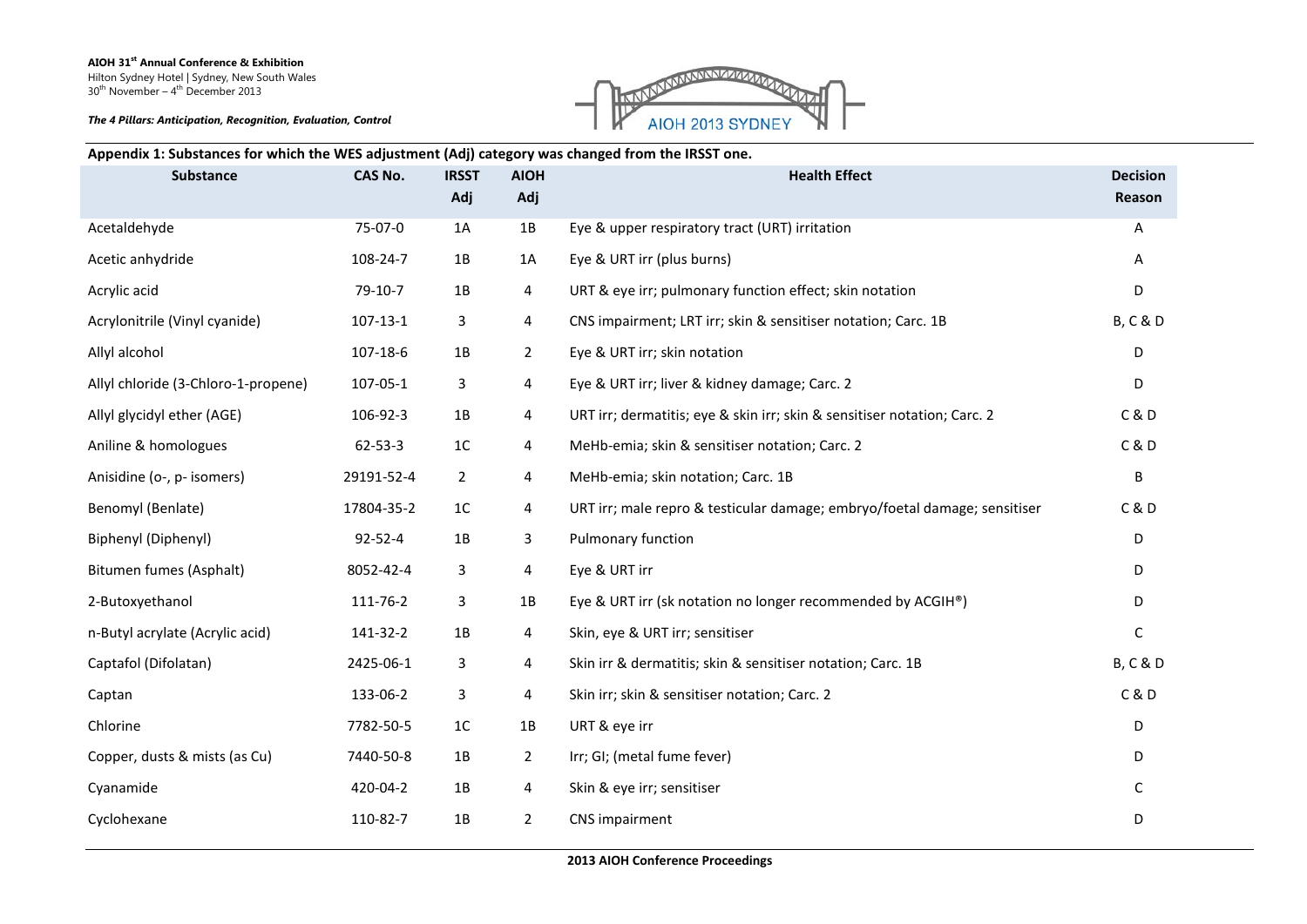Hilton Sydney Hotel | Sydney, New South Wales<br>30<sup>th</sup> November – 4<sup>th</sup> December 2013

#### *The 4 Pillars: Anticipation, Recognition, Evaluation, Control*



| Dibutyl phthalate                                         | 84-74-2        | 1B           | 4              | Testicular damage; eye & URT irr; Repr. 1B              | D                   |
|-----------------------------------------------------------|----------------|--------------|----------------|---------------------------------------------------------|---------------------|
| o-Dichlorobenzene                                         | 95-50-1        | 1A           | 1B             | URT & eye irr; liver damage (in rats)                   | A & D               |
| Dichlorofluoromethane (Freon 21)                          | 75-43-4        | 4            | 3              | Liver damage                                            | D                   |
| Diethanolamine                                            | 111-42-2       | 1B           | 4              | Liver & kidney damage (also irritative effects)         | D                   |
| Diethyl phthalate                                         | 84-66-2        | 3            | 1B             | URT irr                                                 | D                   |
| Diethylene triamine                                       | 111-40-0       | 3            | 4              | URT & eye irr; skin & sensitiser notation               | C                   |
| Dimethyl sulphate                                         | 77-78-1        | 3            | 4              | Eye & skin irr; skin & sensitiser notation; Carc. 1B    | <b>B, C &amp; D</b> |
| Dioxathion (Delnav)                                       | 78-34-2        | 3            | 4              | Cholinesterase inhib; skin notation                     | D                   |
| <b>Substance</b>                                          | CAS No.        | <b>IRSST</b> | <b>AIOH</b>    | <b>Health Effect</b>                                    | <b>Decision</b>     |
|                                                           |                | Adj          | Adj            |                                                         | Reason              |
| Ethyl acrylate                                            | 140-88-5       | 3            | 4              | URT, eye & GI irr; CNS impair; skin sens                | C & D               |
| Ethyl benzene                                             | 100-41-4       | 3            | 4              | URT irr; kidney damage (nephropathy); cochlear impair   | D                   |
| Ethylene glycol (particulate)                             | $107 - 21 - 1$ | 1A           | $1B$           | URT & eye irr; skin notation                            | Α                   |
| Ethylene glycol (vapour)                                  | 107-21-1       | 1A           | 1B             | URT & eye irr (headaches, vasodilation?); skin notation | Α                   |
| Ethylene glycol dinitrate (EGDN)                          | 628-96-6       | 1A           | $\overline{2}$ | Vasodilation; headache; skin notation                   | A & D               |
| Ferbam                                                    | 14484-64-1     | 1B           | 3              | CNS impairment; body weight effect; spleen damage       | D                   |
| Formaldehyde                                              | $50-00-0$      | 1A           | 4              | URT & eye irr, but an A2 carcinogen & sensitiser        | C & D               |
| Glutaraldehyde                                            | 111-30-8       | 1A           | 4              | URT, skin & eye irr; CNS impair; sensitiser             | C & D               |
| Glycidol (2,3-Epoxy-1-propanol)                           | 556-52-5       | 1B           | 4              | URT, eye & skin irr; cancer & genotoxicity; Carc. 1B    | B                   |
| 2-Hydroxypropyl acrylate                                  | 999-61-1       | 1B           | 4              | Eye & URT irr; skin notation & sensitiser               | C & D               |
| Indene                                                    | $95-13-6$      | 1B           | 4              | Liver damage                                            | D                   |
| fume<br>(as<br>Mn)<br>Manganese,<br>(Manganese tetroxide) | 7439-96-5      | 4            | 3              | CNS impairment - TWA= 0.02 mg/m3 (R) & 0.1 mg/m3 (I)    | D                   |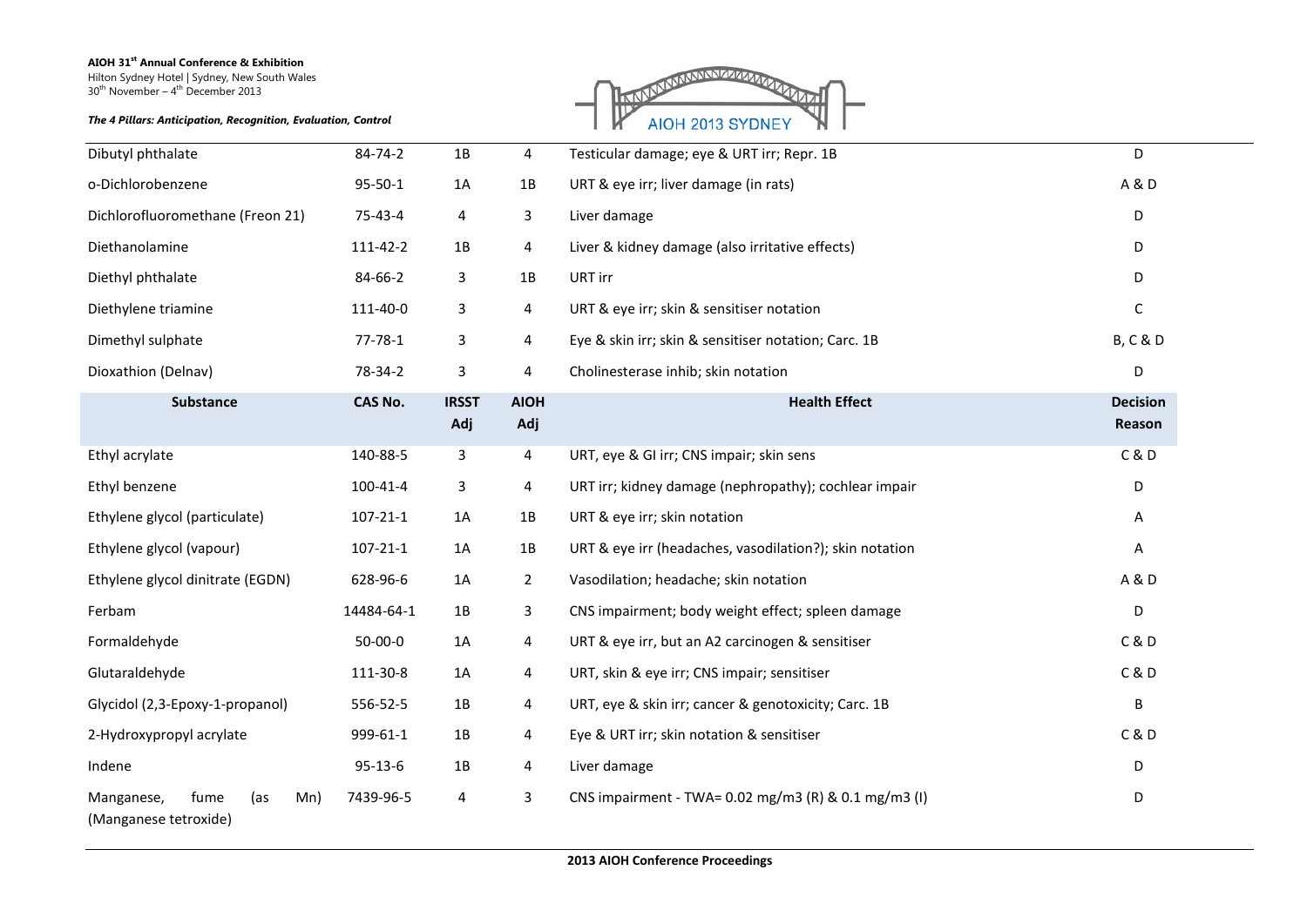Hilton Sydney Hotel | Sydney, New South Wales<br>30<sup>th</sup> November – 4<sup>th</sup> December 2013

*The 4 Pillars: Anticipation, Recognition, Evaluation, Control*

**LEAN AND ANNOUNCEMENT AND LANDS** AIOH 2013 SYDNEY

| Man-Made Vitreous (Silicate) Fibres<br>- Glass wool                  |               | $1C$                | 1B                 | URT, skin & eye irr                                                                                   | D                         |
|----------------------------------------------------------------------|---------------|---------------------|--------------------|-------------------------------------------------------------------------------------------------------|---------------------------|
| Methoxychlor (DMDT)                                                  | 72-43-5       | 4                   | 3                  | Liver damage; CNS impairment (based on animal studies; no mention of CNS in<br>documentation)         | D                         |
| 4-Methoxyphenol                                                      | 150-76-5      | 1B                  | 4                  | Eye irr; skin damage; sensitiser                                                                      | $\mathsf{C}$              |
| Methyl 2-cyanoacrylate                                               | 137-05-3      | 3                   | 1B                 | URT & eye irr                                                                                         | D                         |
| Methyl hydrazine                                                     | 60-34-4       | 1A                  | 4                  | URT & eye irr; lung cancer; liver damage; skin notation                                               | D                         |
| Methyl methacrylate                                                  | 80-62-6       | 1B                  | 4                  | URT & eye irr; body weight effects; pulmonary oedema; sensitiser                                      | C & D                     |
| Naphthalene                                                          | $91 - 20 - 3$ | 1B                  | 4                  | Haematological effect; URT & eye irr; eye damage; skin notation; Carc. 2; (NIC is to<br>URT irr only) | D                         |
| Nitroglycerin                                                        | 55-63-0       | 1A                  | $\overline{2}$     | Vasodilation; skin notation                                                                           | A&D                       |
| 2-Nitrotoluene                                                       | 88-72-2       | $\overline{2}$      | 4                  | MeHb-emia; skin notation; Carc. 1B                                                                    | B                         |
| Pentachlorophenol                                                    | 87-86-5       | 3                   | 4                  | URT & eye irr; CNS & cardiac impairment; skin notation; Carc. 2                                       | D                         |
| Phenylhydrazine                                                      | 100-63-0      | 3                   | 4                  | Anemia; URT & skin irr; skin & sensitiser notation; Carc. 1B                                          | D                         |
| beta-Propiolactone                                                   | 57-57-8       | 3                   | 4                  | Skin cancer (Carc. 1B); URT irr                                                                       | D                         |
| Propylene oxide                                                      | 75-56-9       | 3                   | 4                  | Eye & URT irr; Carc. 1B                                                                               | B                         |
| <b>Substance</b>                                                     | CAS No.       | <b>IRSST</b><br>Adj | <b>AIOH</b><br>Adj | <b>Health Effect</b>                                                                                  | <b>Decision</b><br>Reason |
| Rhodium, insoluble compounds (as<br>Rh)                              | 7440-16-6     | 3                   | 1B                 | LRT irr                                                                                               | D                         |
| Subtilisins (Proteolytic enzymes as<br>100% pure crystalline enzyme) | 1395-21-7     | 1C                  | 4                  | Skin, URT & LRT irr; asthma; sensitiser                                                               | D                         |
| Tetraethyl lead (as Pb)                                              | 78-00-2       | $\mathbf{3}$        | $\overline{2}$     | CNS impairment; skin notation                                                                         | D                         |
| Tetrahydrofuran                                                      | 109-99-9      | 1B                  | 4                  | URT irr; CNS impairment; kidney damage; skin notation                                                 | D                         |

**2013 AIOH Conference Proceedings**